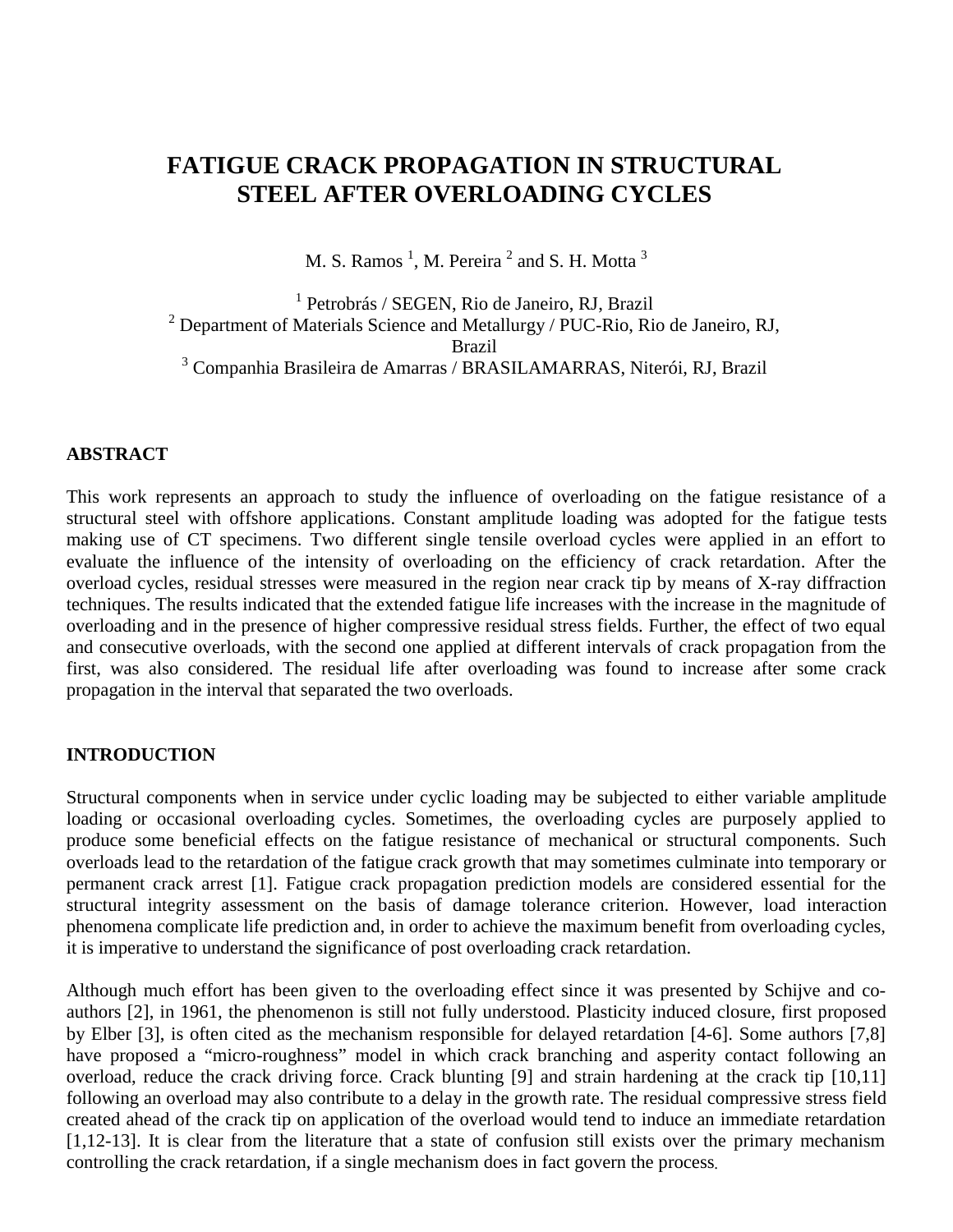# **EXPERIMENTAL**

### *Material and Test Specimens*

The research was carried out on a low carbon structural steel (0.26 C, 1.75 Mn, 0.20 Cr and 0.35 Ni) with offshore applications. The material was received as an 85 mm diameter hot rolled circular bar and the typical microstructure consisted of tempered martensite. Concerning the mechanical properties, the material presented a yield and ultimate tensile strength of 600 and 690 MPa, respectively.

Compact tension (CT) specimens were machined from the mid-thickness of the bar in the L-T orientation, according to the ASTM E647-99 recommendation [14]. The dimensions of the specimens were  $B = 8$  mm and  $W = 32$  mm, where B and W represent the thickness and the width, respectively. A starter notch was machined to a depth of 7.0 mm. After machining, the surfaces of the specimens were polished and fine lines were drawn parallel to the specimen axis in order to facilitate monitoring the crack propagation. The specimens were stress relieved at 600°C for 2 h in a vacuum furnace to remove any residual machining stresses. Finally, the specimens were precracked up to a crack length of 1.5 mm, i.e. to a crack-length to specimen width ratio of  $a/W = 0.27$ .

#### *Fatigue Crack Growth Testing*

Fatigue crack propagation study was carried out to characterise the typical da/dN versus ∆K curve of the material under constant amplitude mode I loading, as well as to determine the overloading effect on the material's fatigue resistance. The tests were performed at room temperature making use of a servo-hydraulic machine, which operated under sinusoidal loading at a frequency of 20 Hz. All specimens were tested in a tension-tension mode with a load ratio R ( $R = K_{min} / K_{max}$ ) equivalent to 0.3. The crack length was monitored using a travelling microscope.

## *Overload Histories*

Overloading cycles were applied manually under load control by raising the load to the designated overload value, decreasing to the minimum value and returning to the same mean load as that prior to the overload, before re-fatiguing the specimens. Regarding the first overload series, the specimens were subjected to single overloading cycles applied at a total crack length, a, equivalent to 3.0 mm and corresponding to  $a/W = 0.31$ . The overload ratio ( $R_{OL}$ ) was defined as  $R_{OL} = K_{OL} / K_{max}$  where  $K_{OL}$  and  $K_{max}$  mean the overload stress intensity and the maximum value of the stress intensity prior to overloading, respectively. Two different values of  $R_{OL}$  equal to 2 and 3 were selected. During the second overload series, some specimens were subjected to two consecutive overloads, with the second overloading applied immediately after the first one, i. e. at  $a/W = 0.31$  or at 0.25 mm of crack propagation ( $a/W = 0.32$ ). The overload ratio was selected equal to 2. Table 1 summarizes the test parameters for single and consecutive peak overloads.

| a/W  | $R_{OL}$ | $K_{min}$ (MPa.m <sup>1/2</sup> ) | $K_{\text{max}}$ (MPa.m <sup>1/2</sup> ) | $K_{OL}$ (MPa.m <sup>1/2</sup> ) |
|------|----------|-----------------------------------|------------------------------------------|----------------------------------|
| 0.31 |          | 10.5                              | 31.5                                     |                                  |
|      |          | 10.5                              |                                          | 94.5                             |
| በ 32 |          |                                   |                                          |                                  |

TABLE 1 TEST PARAMETERS FOR OVERLOADING CYCLES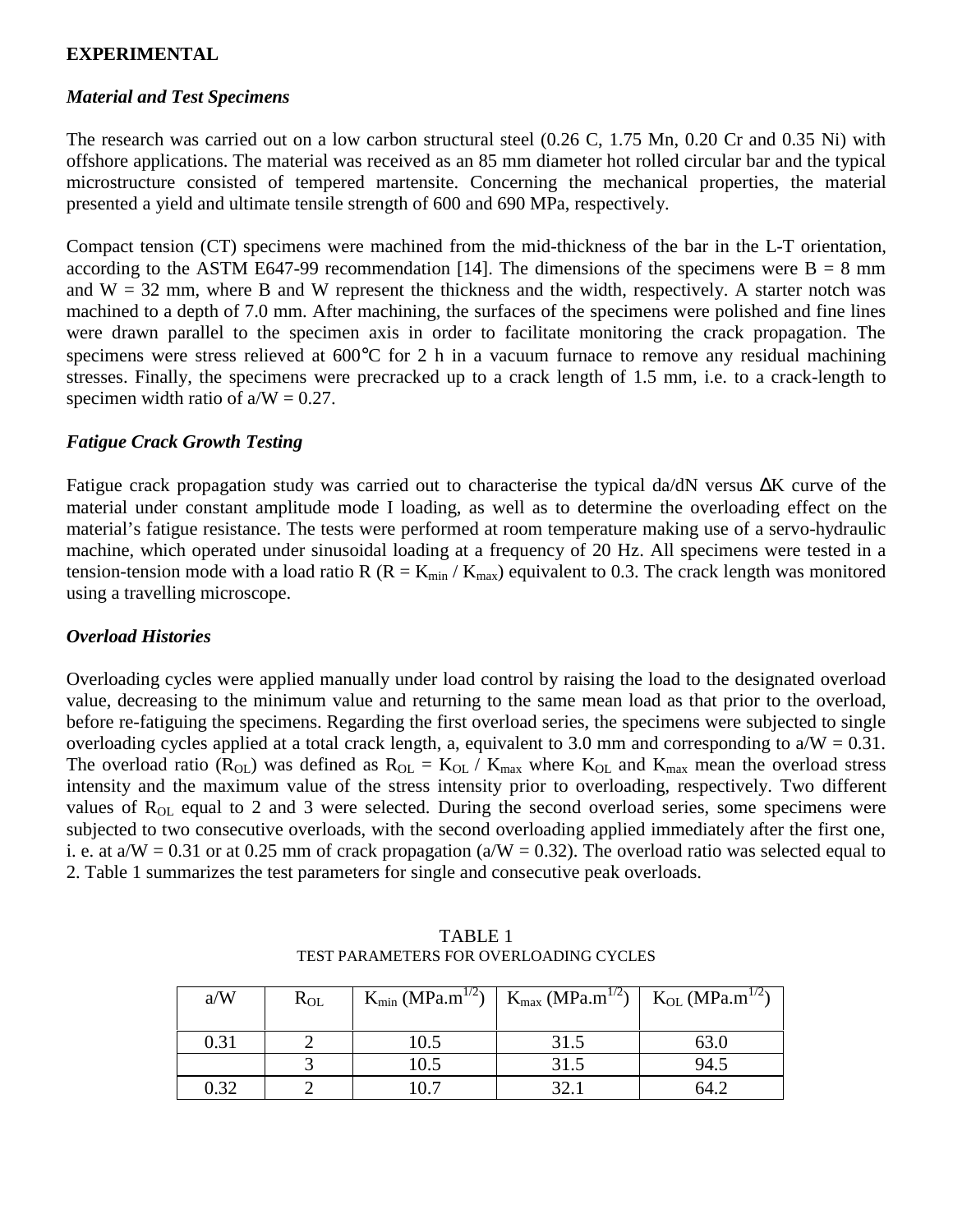#### *Residual Stress Measurements*

Transverse residual stresses, acting in a direction perpendicular to the crack plane, have been measured near crack tip region by means of X-ray diffraction techniques. The evaluation was performed according to the multiple exposure sin<sup>2</sup> $\psi$ -method [15]. A computer controlled  $\psi$ -diffractometer was adopted with a 0.5 mm diameter collimator to take into account steep stress gradients at the surface of the specimens. All experiments were carried out with an X-ray emission tube powered at 35 kV and 30 mA.

## **RESULTS AND DISCUSSION**

The fatigue life of the material under constant amplitude  $(N_f)$  was determined as 91350 cycles. This failure cycles number was adopted to calculate normalized extended life in overload tests. The influence of single overloading cycles on the material's fatigue resistance is given in Table 2 where  $R_{OL}$  and  $K_{OL}$  are related to the overload monotonic plastic zone  $(2r_{OL}^m)$ , overload cyclic plastic zone  $(2r_{OL}^c)$ , delay cycles number  $(N_d)$ , delay cycles ratio (D<sub>r</sub>) and overload affected crack growth (a<sub>d</sub>). The values of  $2r_{OL}$ <sup>m</sup>,  $2r_{OL}$ <sup>c</sup>, D<sub>r</sub> and a<sub>d</sub> were calculated using equations  $(1)$ ,  $(2)$ ,  $(3)$  and  $(4)$ , respectively.

$$
2r_{\text{OL}}^{m} = \alpha (K_{\text{OL}}/\sigma_{y})^{2}
$$
 (1)

$$
2r_{OL}^{\ c} = \alpha \left( \left( \left( \mathbf{K}_{OL} - \mathbf{K}_{min} \right) / 2\sigma_y \right)^2 \right) \tag{2}
$$

$$
D_{\rm r} = N_{\rm d} / N_{\rm f} \tag{3}
$$

$$
a_d = \alpha \left( \left( \left( \frac{K_{OL}}{\sigma_y} \right)^2 - \left( \left( \frac{K_{max}}{\sigma_y} \right)^2 \right)^2 \right) \right) \tag{4}
$$

where  $\alpha$  and  $\sigma_y$  represent the Irwin's coefficient (1/ $\pi$ ) and the yield strength, respectively.

TABLE 2 OVERLOAD PARAMETERS AND CRACK GROWTH RETARDATION DUE TO SINGLE OVERLOADING

| $R_{OL}$ | $K_{OL} (MPa.m^{\frac{1}{2}})$ | $2r_{OL}$ <sup>m</sup> (mm) | $2r_{OL}$ <sup>c</sup> (mm) | $\rm N_d$ | ע    | $a_d$ (mm) |
|----------|--------------------------------|-----------------------------|-----------------------------|-----------|------|------------|
|          | 63.0                           | 3.51                        | 0.62                        | 15030     | 0.16 | 2.63       |
|          | 94.5                           | 7.90                        | 1.58                        | 259220    | 2.84 | 7.01       |

The  $D_r$  ratio is considered to be a parameter which best describes the overload effect because it gives a lifetime benefit concerning the material's fatigue resistance. It is clearly evident in Table 2 that the  $D<sub>r</sub>$  values are sensitive to the variation of R<sub>OL</sub>.

It is well known that single or multiple peaks of tensile overload decreases the fatigue crack growth rate and different theories have been proposed to explain the retardation. The oldest one was postulated by Schijve [16], attributing the crack growth retardation to the generation of compressive residual stresses near crack tip region. Figure 1 is in agreement with Schijve's postulation. One can observe the presence of compressive residual stresses in front of the crack tip for both overloading ratios and, immediately after applying overload cycles, the crack propagation was retarded in both conditions. However, for the higher overloading ratio, larger area with compressive residual stresses is induced accompanied by higher stress levels. For this reason, the overloading ratio equal to 3 promotes a more effective crack retardation when compared with that one equal to 2. In this way, the residual life extension given in Table 2 is in accordance with the residual stress fields presented in Figure 1, considering that higher value of delay cycles ratio is related to the higher overloading ratio, i. e. higher compressive stress state.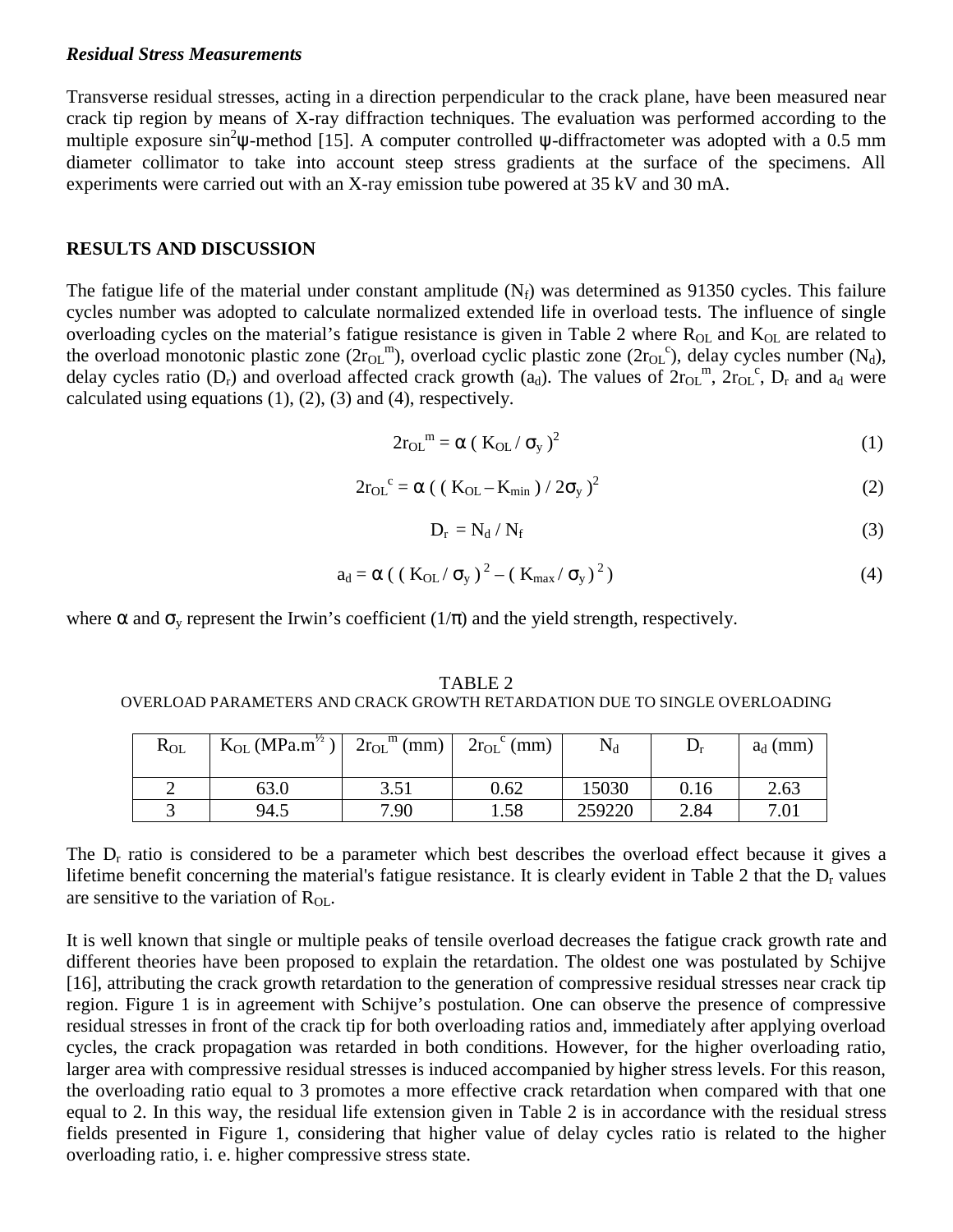Other important evidences of the overload effect are shown in Figure 1. Under baseline loading conditions before applying overloads, the crack flanks near the crack tip present compressive residual stresses. Always at crack tip, maximum compressive residual stresses are found. Concerning the region near crack tip, the stress changes to small tensile residual stresses after a steep gradient and then decreases to zero [17]. In both overloading conditions presented in Figure 1, the stress fields have their maximum values shifted in front of the crack tip and compressive residual stresses on the crack flanks are completely reduced.



**Figure 1**: Residual stress distribution on the specimens' surfaces after single overload cycles.

One explanation for the influence of the overloading ratio on residual stress fields is that increasing  $R_{OL}$ causes an enhancement in  $K<sub>OL</sub>$  and, consequently, an increase in the overload monotonic plastic zone size at the crack tip. In the post-overloading condition, the crack grows under the influence of a large compressive residual stress field created by the overload plastic zone. For this reason, the fatigue crack growth rate is significantly low during the overload affected crack growth.

In addition to the overload monotonic plastic zone, overload cyclic plastic zone is considered to be of significant importance. Matsuoka and Tanaka [18] demonstrated that the size of the compressive residual stress field at the crack tip is about 2.5 times the overload cyclic plastic zone and, therefore, postulated that the crack closure effect is most pronounced in this region. Considering the values of  $2r_{OL}^c$  given in Table 2 and taking into account the correlation proposed by Matsuoka and Tanaka, one can calculate the size of the compressive residual stress fields presented in Figure 1. It should be about 1.6 and 4.0 mm for overloading ratios equal to 2 and 3, respectively. The experimental results seem to be in a good agreement with these calculated values.

However, one finds some fundamental difficulties to explain extended fatigue life solely on the basis of compressive residual stresses in front of crack tip. The calculated values of the overload affected crack growth in Table 2 are larger than the measured and calculated sizes of the compressive residual stress fields. It means that retardation can persist even when the post-overload crack has traversed through the predicted zone of residual stresses. In fact, once the crack tip comes out of the compressive stress region, the fatigue crack growth rate relatively increases though still it does not return to the same da/dN rate before the overloading. The present authors believe that there is an interaction with other mechanisms and this interaction is responsible for the improvement in the fatigue resistance.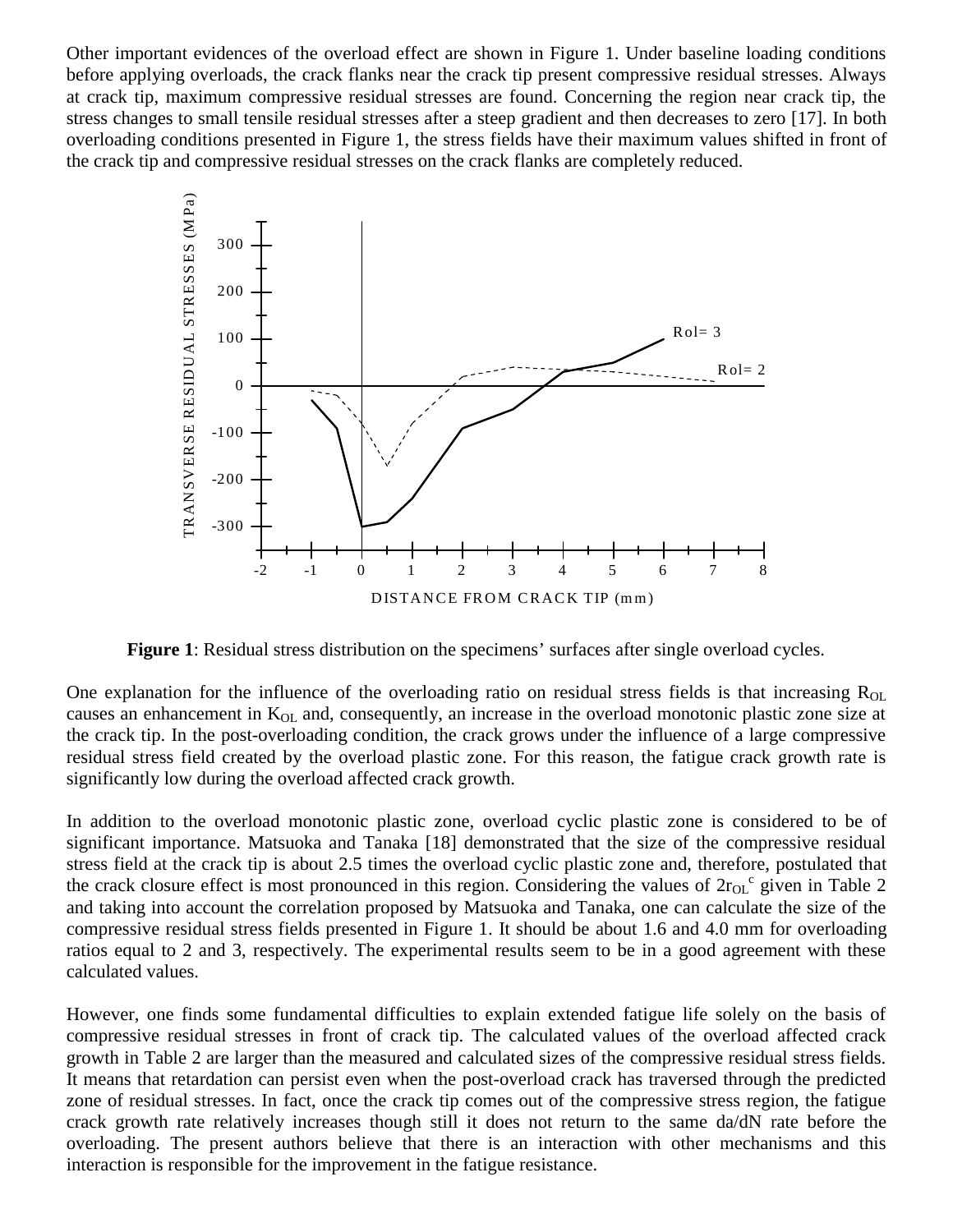The increase in fatigue life of the material due to consecutive overloads is presented in Table 3. In this table d means the intervals of crack propagation between the consecutive overload cycles, while  $K_{OL2}$ ,  $2r_{OL2}$ <sup>m</sup>,  $2r_{OL2}$ <sup>c</sup>,  $N_{d2}$ ,  $D_{r2}$  and  $a_{d2}$  represent K, overload monotonic plastic zone, overload cyclic plastic zone, delay cycles number, delay cycles ratio and overload affected crack growth related to the second overload cycle, respectively.

TABLE 3 OVERLOAD PARAMETERS AND CRACK GROWTH RETARDATION DUE TO EQUAL ( $R_{OL} = 2$ ) AND CONSECUTIVE OVERLOADING CYCLE

| $d$ (mm) | $K_{OL2}$ (MPa.m <sup>12</sup> ) | $\binom{m}{m}$<br>$2r_{OL2}$ | $2r_{OL2}^{\circ}$ (mm) | $N_{d2}$ | $\rm D_{r2}$ | $a_{d2}$ (mm) |
|----------|----------------------------------|------------------------------|-------------------------|----------|--------------|---------------|
| 0.00     | 63.0                             | 351<br>و ر.                  | 0.62                    | 16090    | 0.18         | 2.63          |
| 0.25     | 64.7                             | 3.73                         | 0.66                    | 92200    | 1.01         | 2.86          |

The simple observation of Table 3 reveals that the improvement of the delay cycles number is related to the interval that separates the two consecutive overloads. It seems that the second overloading applied immediately after the first one did not affect the fatigue resistance of the material significantly, when compared with that one applied after some crack growth. Figure 2 shows the residual stresses related to these consecutive overloading cycles. Although there is a large difference between both delay cycles ratios, their stress fields are quite identical concerning the region near crack tip. Hence, one may conclude that more interactive superposition of crack closure mechanism, higher strain hardening rate in the crack tip region, micro-roughness and crack meandering would lead to an increase in fatigue crack growth retardation due to consecutive overload cycles.



**Figure 2**: Residual stress distribution on the specimens' surfaces after consecutive overload cycles at different intervals of crack propagation. Both overloading ratios were equal to 2.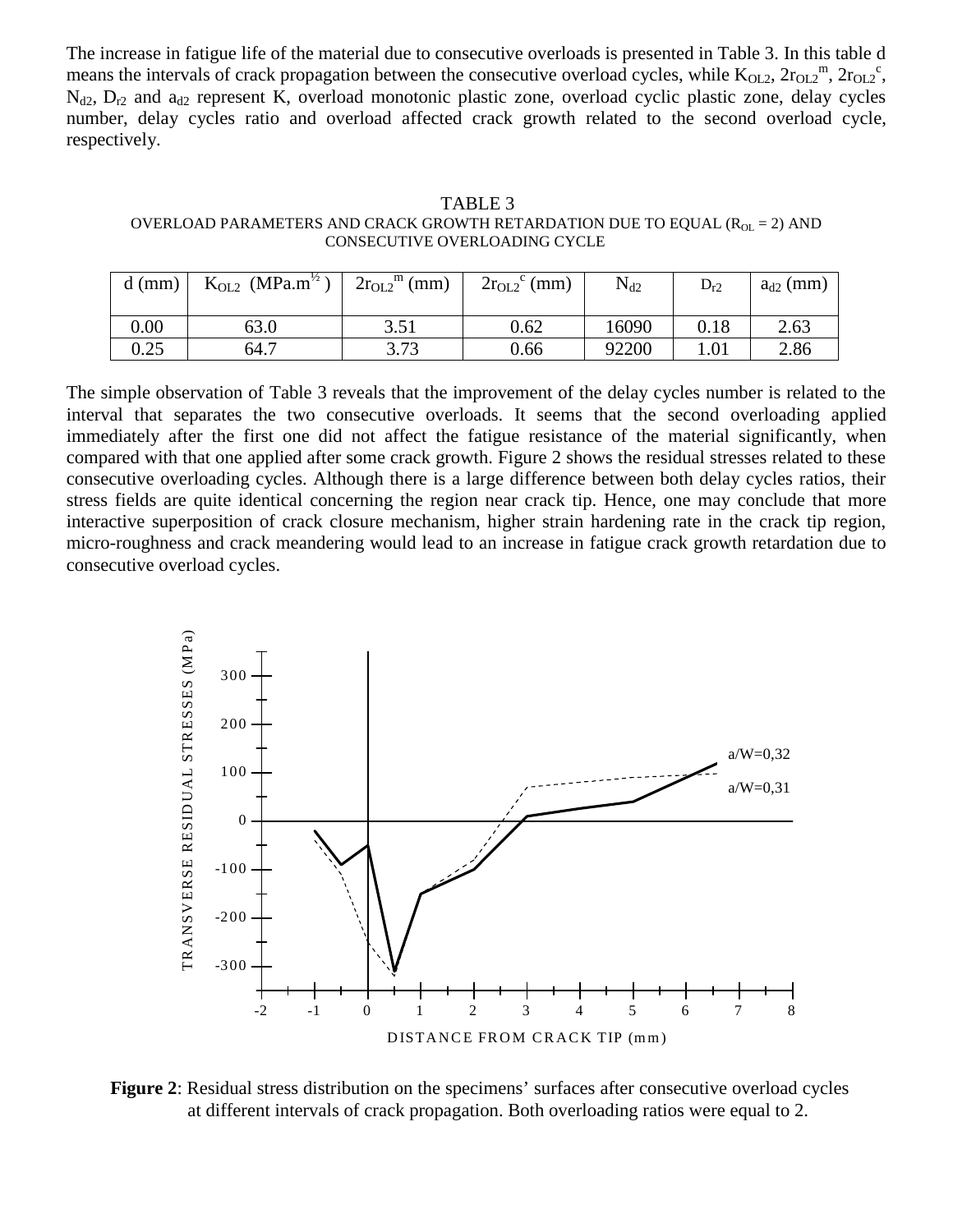On the other, if one compares the delay cycles ratios related to  $R_{\text{OL}}$  (equal to 2 in Table 2) with those presented in Table 3, it is clearly observed that the second overloading cycle applied after crack propagation has improved the fatigue life of the material. The second overloading cycle increases the affected crack growth relative to the first overloading as a result of a significant influence on the da/dN rate of the fatigue crack propagation. Simões [19-20], researching aluminium alloy for the aeronautic industry also presented similar results.

Regarding the effects of a second overloading applied after some crack growth, it is believed that the role played by such an overloading is largely influenced by the amount of crack growth as compared to the monotonic plastic zone size created by the first overloading. According to this assumption, the higher efficiency of the second overloading associated with a smaller crack growth interval may be attributed to a more effective interaction between the monotonic plastic zones resulting from the consecutive overloads. This more effective interaction, in turn, can signify higher compressive residual stress levels and more influential crack closure mechanism. This postulation is reinforced by Figure 3. In this figure, one can observe that a larger compressive residual stress field was created by the second overloading cycle applied at 0.25 mm of crack propagation.



**Figure 3**: Residual stress distribution on the specimens' surfaces after single  $(\lambda=1)$  and consecutive ( $\lambda$ =2) overload cycles with the selected overloading ratios equivalent to 2.

#### **CONCLUDING REMARKS**

The first purpose of this research was to determine the influence of the overloading intensity on the fatigue crack growth retardation of a structural steel used in the offshore industry. Overload cycles resulted in an increase in the fatigue resistance of the material and the extended life is related to the presence of compressive residual stress fields acting in the region near crack tip. The higher the overload ratio, the higher the delay cycles number. An increase in the overload ratio is more efficient for fatigue residual life in virtue of an increase in the mentioned stress fields.